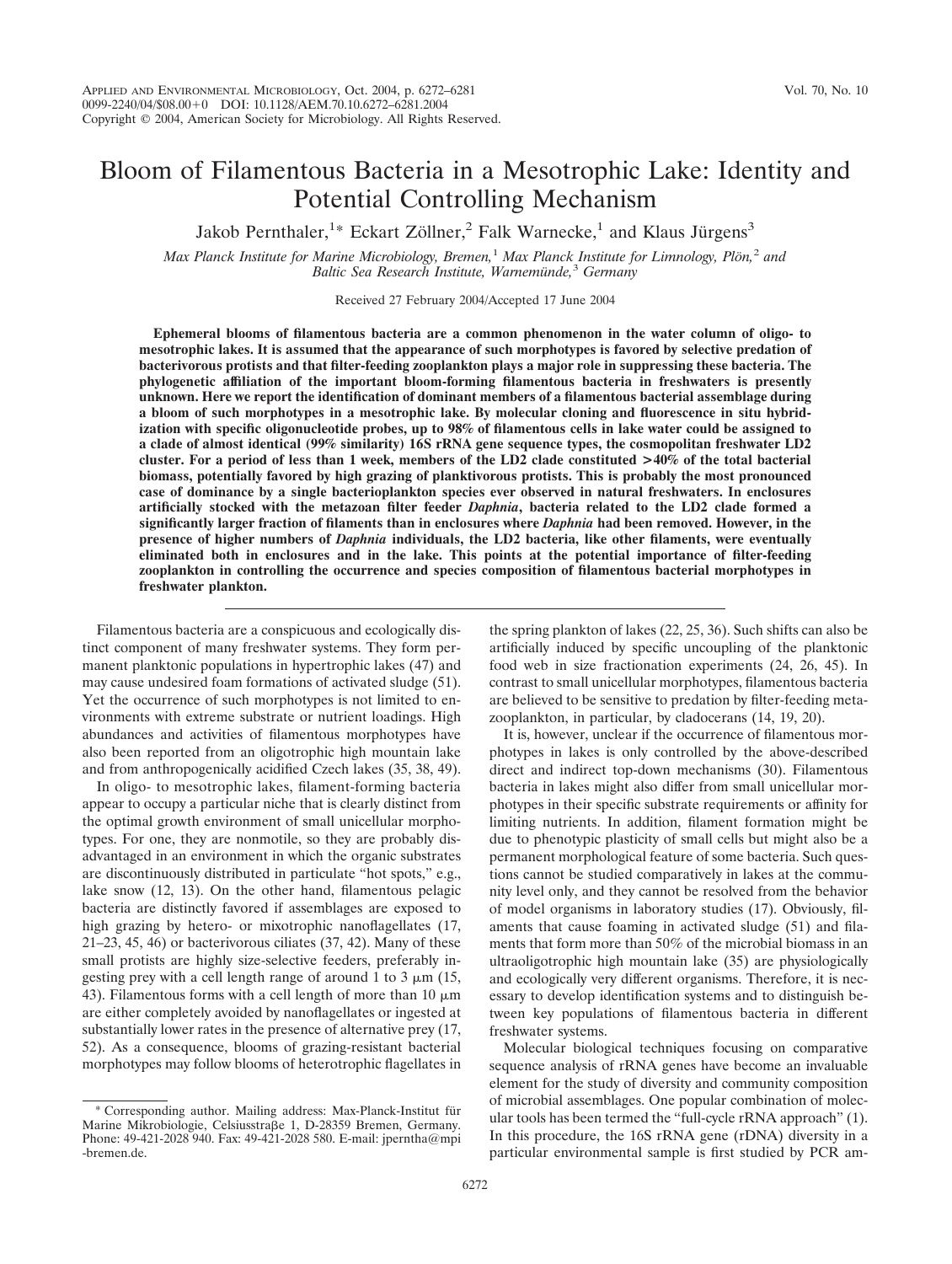plification, cloning, and sequencing. Phylogenetic analysis of environmental sequence types is followed by the design of specific rRNA-targeted DNA probes. Whole-cell fluorescence in situ hybridization (FISH) with these probes is then applied for the staining and microscopic visualization of specific microbial populations in the environment studied. The FISH technique allows quantification of population sizes, as well as distinction of bacterial morphotypes (33, 35). It thus conserves potentially relevant information about environmental microbes that is lost by other techniques, e.g., molecular fingerprinting (27) or reverse line blotting (55).

In the present study, we limited the analysis of environmental 16S rDNA sequence types to one particular phylogenetic group of interest. During one of several large-scale mesocosm field experiments on cascading trophic interactions (53), a conspicuous bloom of filamentous bacteria was observed in the water column of a mesotrophic lake. A preliminary FISH analysis revealed that the majority of these filaments were members of the *Cytophaga*-*Flavobacterium* cluster of the phylum *Bacteroidetes*. We thus attempted to identify the dominant filamentous phylotypes within this lineage and to follow their in situ population dynamics. To obtain information about the regulating factors, we studied the development of these filaments in the context of the planktonic food webs both in the lake and in zooplankton-manipulated mesocosms.

#### **MATERIALS AND METHODS**

**Experimental design, sampling, and fixation.** Samples were collected in May 2001 from the surface waters of Schöhsee, a mesotrophic dimictic lake in northern Germany (area, 82 ha; maximum depth, 30 m). In parallel, a mesocosm experiment was performed during that period. Twelve transparent polyethylene bags (2.5-m length, 1.7-m<sup>3</sup> volume) were filled with lake water that had been prefiltered through 50-µm nylon gauze to remove the larger zooplankton. After 2 days, cladocerans (*Daphnia hyalina*  $\times$  *galeata*) from stock cultures of the Max Planck Institute for Limnology (Plön, Germany) were added to replicate mesocosms at seeding concentrations of 1.25, 2.5, 5, 10, and 20 individuals liter<sup>-1</sup>. Two mesocosms without added zooplankton served as controls.

Samples (10 liters) were obtained approximately twice weekly from the lake water surface and from the mesocosms after gentle mixing of the top 2 m. Chlorophyll *a* was measured in situ with a submersible fluorometer (Fluoroprobe; BBE Moldaenke, Kiel, Germany). Subsamples (2 ml) for total counts of bacteria were fixed with 1% paraformaldehyde and 0.05% glutaraldehyde (final concentration), frozen in liquid nitrogen 10 min later, and stored at  $-80^{\circ}$ C until flow cytometric analysis (7, 10). Subsamples (100 ml) for total counts of filamentous bacteria and heterotrophic flagellates were fixed with a formaldehyde solution (final concentration, 2% [vol/vol]) and stored at 4°C until evaluation (usually within 24 h after sampling). For FISH, portions of 10 to 30 ml were fixed with a formaldehyde solution (final concentration, 2%) for 24 h at room temperature, filtered onto white membrane filters (type GTTP; diameter, 47 mm; pore size, 0.2  $\mu$ m; Millipore, Bedford, Mass.), and rinsed with sterile Millipore water. These preparations were stored at  $-20^{\circ}$ C until further processing. Samples were fixed with acid Lugol's solution (final concentration, 1%) and stored at 4°C for the quantification of ciliates.

**Total counts, biovolumes, and bacterial production.** Subsamples for filament and heterotrophic flagellate abundances (1 to 2 and 5 ml, respectively) were filtered onto black membrane filters (diameter,  $25$  mm; pore size,  $0.2 \mu m$ ; Millipore) and stained with 4',6'-diamidino-2-phenylindole (DAPI; final concentration, 1  $\mu$ g ml<sup>-1</sup>). Filters were stored at -20°C until microscopic evaluation. At least 500 cells per sample were counted by epifluorescence microscopy with UV excitation (Axioplan, filter set Zeiss 01; Carl Zeiss, Jena, Germany) as described previously (53). Determination of total and bacterial abundance by flow cytometry was based on the methods published by del Giorgio et al. (7) and Gasol et al. (10). Samples were stained with SYTO 13 (diluted in dimethyl sulfoxide) at  $5 \mu$ M (Molecular Probes, Leiden, The Netherlands) and subsequently run through a FACScalibur flow cytometer (Becton Dickinson, San Jose, Calif.) with an excitation wavelength of 488 nm. A solution  $(10^6 \text{ ml}^{-1})$  of yellow-green 0.92- $\mu$ m

latex beads (Polyscience, Chicago, Ill.) was compared with Trucount controls (Becton Dickinson) before each measurement series and then used as an internal standard. Acquisition and analysis of flow cytometric data was conducted with Cell-Quest software (Becton Dickinson). Abundances of randomly chosen samples were cross-checked with manual counts from DAPI-stained slides. Ciliates were counted in sedimentation chambers with an inverted microscope (Zeiss Axiovert 100; Carl Zeiss). Zooplankton was fixed with a formaldehyde solution (final concentration, 4%).

Mean cell sizes of nonfilamentous bacteria were determined for selected samples with a semiautomated image analysis system (analySIS 3.0; Soft Imaging Systems, Münster, Germany) linked to the epifluorescence microscope. Images were captured with a cooled slow-scan charge-coupled device camera (resolution, 1,276 by 1,008 pixels; 1 pixel =  $0.05 \mu m$  in the microscopic image) at a magnification of  $\times$ 1,250, and cell sizes were determined from binarized images as described by Massana et al. (29). Total bacterial biovolume was calculated by multiplying abundances by mean cell volume. Filamentous bacteria were operationally defined as cells exceeding  $5 \mu m$  in length because cells above this size are typically inedible for unicellular planktonic protists (17). Abundances of filamentous bacteria in three size classes (5 to 10, 10 to 20, and  $>$ 20  $\mu$ m) were determined with an ocular micrometer. Total filament biovolumes were calculated by multiplying the respective cell numbers by the mean cell volume of each size class, obtained by measuring at least 30 cells of each size class with the image analysis system at a magnification of  $\times$ 1,250 and by assuming cylindrical geometry and a mean cell width of  $0.65 \mu m$ . Zooplankton was counted under a dissecting microscope.

Heterotrophic bacterial production was determined as incorporation of [<sup>3</sup>H]thymidine in accordance with standard protocols (2). All samples were incubated for 1 h at in situ temperature and then treated and measured as described by Zöllner et al. (53). Background absorption of radioactivity was accounted for by formalin-fixed controls. On 17 May, size-fractionated [3H]thymidine incorporation into the mesocosms was determined by filtration of the samples after incubation with radiotracers through polycarbonate filters (pore  $size, 3 \mu m$ ; Millipore) (53).

**16S rDNA clone libraries.** For the construction of a 16S rDNA clone library, 100 ml of formalin-fixed, unfiltered lake water obtained on 19 May was filtered onto Durapore membrane filters (pore size,  $0.2 \mu m$ ; Millipore) and stored at 80°C until further processing. DNA was extracted in accordance with previously published protocols (40). Briefly, samples were pretreated with sodium dodecyl sulfate, lysozyme, and proteinase K. Extraction was performed by phenol-chloroform-isoamyl alcohol (25:24:1), followed by chloroform-isoamyl alcohol (24:1), and subsequent concentration and rinsing. The appropriate DNA concentration for subsequent PCR was determined by agarose gel electrophoresis. Two nanograms of extracted DNA was used as the template for the amplification of environmental 16S rDNAs by PCR. For PCR,  $5 \mu$ l of bovine serum albumin (stock concentration, 3 mg ml<sup>-1</sup>), 5  $\mu$ l of 10× PCR buffer, 2  $\mu$ l of deoxynucleoside triphosphates (stock concentration,  $2.5 \text{ mM}$ ),  $0.5 \mu$ l of the general bacterial primers GM3F and GM4R (31) (stock concentration, 15  $\mu$ M), and 0.25  $\mu$ l of TaKaRa-*Taq* DNA polymerase (stock concentration, 5 U per reaction mixture; TaKaRa BIO Inc., Shiga, Japan) were adjusted to a final volume of 48 µl with sterile water. The PCR was run on an Eppendorf Mastercycler (Eppendorf, Hamburg, Germany) under the following conditions: 1 cycle of 94°C for 5 min; 35 cycles of 94°C for 30 s, 47°C for 45 s, and 74°C for 1 min 30 s; and 1 cycle of 74°C for 10 min. The amplified rDNAs were purified with the QIAquick PCR purification kit (QIAGEN, Hilden, Germany), inserted into the TOPO vector (TOPO TA cloning kit; Invitrogen, Karlsruhe, Germany), and cloned into competent cells of *Escherichia coli* as described by the manufacturer. The transformed cells were plated on Luria-Bertani agar plates containing  $50 \mu$ g of ampicillin  $ml^{-1}$  and incubated overnight at 37°C. The clones were screened for the right-sized inserts, and plasmid preparations were done with the QIAprep Spin Miniprep Kit (QIAGEN). For a first screening, the plasmid DNAs were sequenced with the vector primer M13F (5'-GTA AAA CGA CGG CCA G-3'). The partial sequences obtained were submitted to the BLAST queuing system (http://www.ncbi.nlm.nih.gov/BLAST/BLAST.cgi) for tentative phylogenetic positioning. Nearly full-length sequences were obtained from those inserts that were related to members of the phylum *Bacteroidetes* by additional sequencing with primers GM1F (31) and M13R (5'-CAG GAA ACA GCT ATG AC-3').

**Phylogenetic analysis and probe design.** Partial sequences were assembled manually with the Sequencher software (Gene Codes Corp., Ann Arbor, Mich.) and tested for chimeras through the Ribosomal Database Project CHIMERA \_CHECK program. All sequences were again analyzed via BLAST to identify their closest relatives. Phylogenetic analyses were performed with the ARB software package (www.arb-home.de). The ARB database (June 2002 release) was complemented with sequences from the GenBank database that were related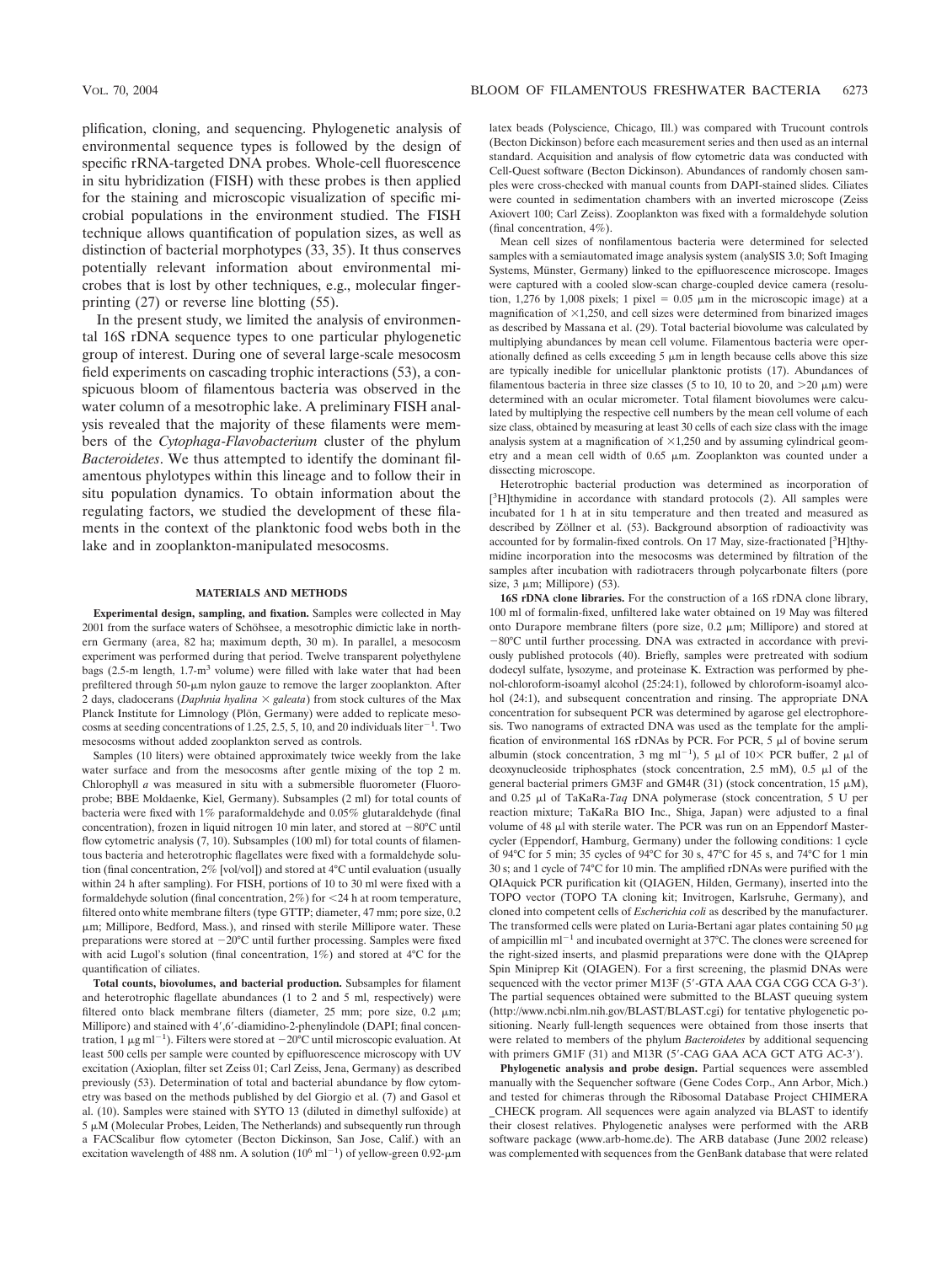to freshwater lineages of the *Cytophaga*-*Flavobacteria* cluster (11, 54). For the reconstruction of a phylogenetic tree, only nearly complete (i.e., longer than 1,300 nucleotides) 16S rDNA sequences affiliated with this subphylum were considered. A 50% base frequency filter was applied to these sequences to exclude highly variable positions. The respective ARB tools were used to perform maximum-parsimony, neighbor-joining, and maximum-likelihood analyses. Downloaded partial sequences of closely related sequence types from freshwater samples were subsequently added to the consensus tree in accordance with maximum-parsimony criteria, without introducing changes in the topology based on the complete sequences.

Specific oligonucleotide probes for new and available sequences within the freshwater LD2 and CL500-6 clusters as defined by Zwart et al. (54), as well as for two other groups of newly obtained sequences within the *Cytophaga*-*Flavobacteria* cluster, were designed with the ARB software package and the 16S rRNA accessibility information provided by Fuchs et al. (9). Stringent conditions for FISH were established by analysis of fluorescence intensities of the target cells from hybridizations at increasing concentrations of formamide in the hybridization buffer (34).

**FISH.** Whole-cell in situ hybridizations on sections from the polycarbonate filters were performed with 16S rRNA-targeted oligonucleotide probes EUB I-III (5), CF319a (many groups of the *Cytophaga*-*Flavobacterium* cluster of the phylum *Bacteroidetes*) (28), and R-FL615 for the freshwater cfIII (*Flectobacillus* sp.) lineage (45) and newly designed specific probes. All probes were obtained from ThermoHybaid (Interactiva Division, Ulm, Germany). Hybridizations with directly Cy3 monolabeled probes were performed as described with 35 to 40% formamide in the hybridization buffer (see Results for hybridization conditions of newly designed probes) (34). After FISH, the filter sections were counterstained with DAPI (final concentration,  $1 \mu g$  ml<sup>-1</sup>) and evaluated on a Zeiss Axioplan II epifluorescence microscope equipped with  $40\times$  and  $63\times$  Plan Neofluar oil objective lenses (Carl Zeiss). The filter sets were Chroma HQ 41007 (Chroma Tech. Corp., Brattleboro, Vt.) for probe fluorescence and Zeiss 01 for DAPI. The relative abundance of cells hybridized with the specific probe was determined as a fraction of all DAPI-stained filaments (i.e., cells of  $>5 \mu m$ ). At least 200 cells per preparation were counted. From lake samples, the length of 40 to 50 hybridized cells was measured and mean cell volumes were estimated as described above. Images of Cy3 and DAPI fluorescence were captured with a SPOT color charge-coupled device camera (Diagnostic Instruments, Sterling Heights, Mich.) mounted on the Axioplan II microscope.

**Statistical analyses.** Testing for differences between pairs of treatments with and without *Daphnia* was performed by the nonparametric Mann-Whitney rank sum test. For this, the individual data sets from the two mesocosms without *Daphnia* were pooled and compared to the respective pooled data sets of the mesocosms with *Daphnia* (nominal density, 5 individuals liter<sup> $-1$ </sup>). This analysis was performed for total bacterial counts, for counts of total filamentous bacteria, for the relative contribution of bacteria from the LD2 clade to all filamentous cells, and for thymidine incorporation. For the comparison of cell lengths of bacteria of the LD2 clade at different sampling dates, Kruskal-Wallis analysis of variance on ranks followed by Dunn's post-hoc comparisons was applied. All analyses were carried out with SigmaStat (SPSS Inc., Chicago, Ill.).

**Nucleotide sequence accession numbers.** Newly generated sequences that were included in the phylogenetic analysis have been submitted to GenBank under accession numbers AJ697697 to AJ697708.

## **RESULTS**

**Development of the planktonic community in the lake.** Surface water temperatures in Schöhsee increased from 11.9 to  $>18^{\circ}$ C on May 15 and declined thereafter, to 14.7 $^{\circ}$ C. The lake was thermally stratified during the study period. Pronounced P depletion and an increasing ratio of total N to total P were observed (data not shown). Chlorophyll *a* concentrations in the lake ranged around 3  $\mu$ g liter<sup>-1</sup>; inside the mesocosms they declined from 5.3  $\pm$  1.5 to 0.7  $\pm$  0.6 µg liter<sup>-1</sup>. Phytoplankton was dominated by flagellates, particularly by members of the genus *Chrysochromulina*.

The *Daphnia* densities in lake water increased from  $\leq 1$ individual liter<sup>-1</sup> at the beginning of the investigation to 3 individuals liter<sup>-1</sup> on 18 May, and to 18 individuals liter<sup>-1</sup> on 26 May. Heterotrophic flagellates contributed from 3 to 59%



FIG. 1. Development of the microbial assemblages in Schöhsee during the study period. Panels: a, abundances of heterotrophic nanoflagellates (HNF) and ciliates; b, total bacterial numbers and  $[^3H]$ thymidine uptake rate; c, abundances and biovolume of filamentous bacterial morphotypes; d, relative contributions of three size fractions to the biovolume of filamentous bacteria.

of the total flagellate community; they varied between approximately 300 and 3,000 cells liter<sup>-1</sup> and developed a distinct maximum during the first half of the study period (Fig. 1a). In contrast, ciliate densities tripled during the second half, from  $<$  5 to 15 cells ml<sup>-1</sup> (Fig. 1a), mainly because of a bloom of nanociliates of  $<$ 20  $\mu$ m.

Total bacterial abundances in lake water increased during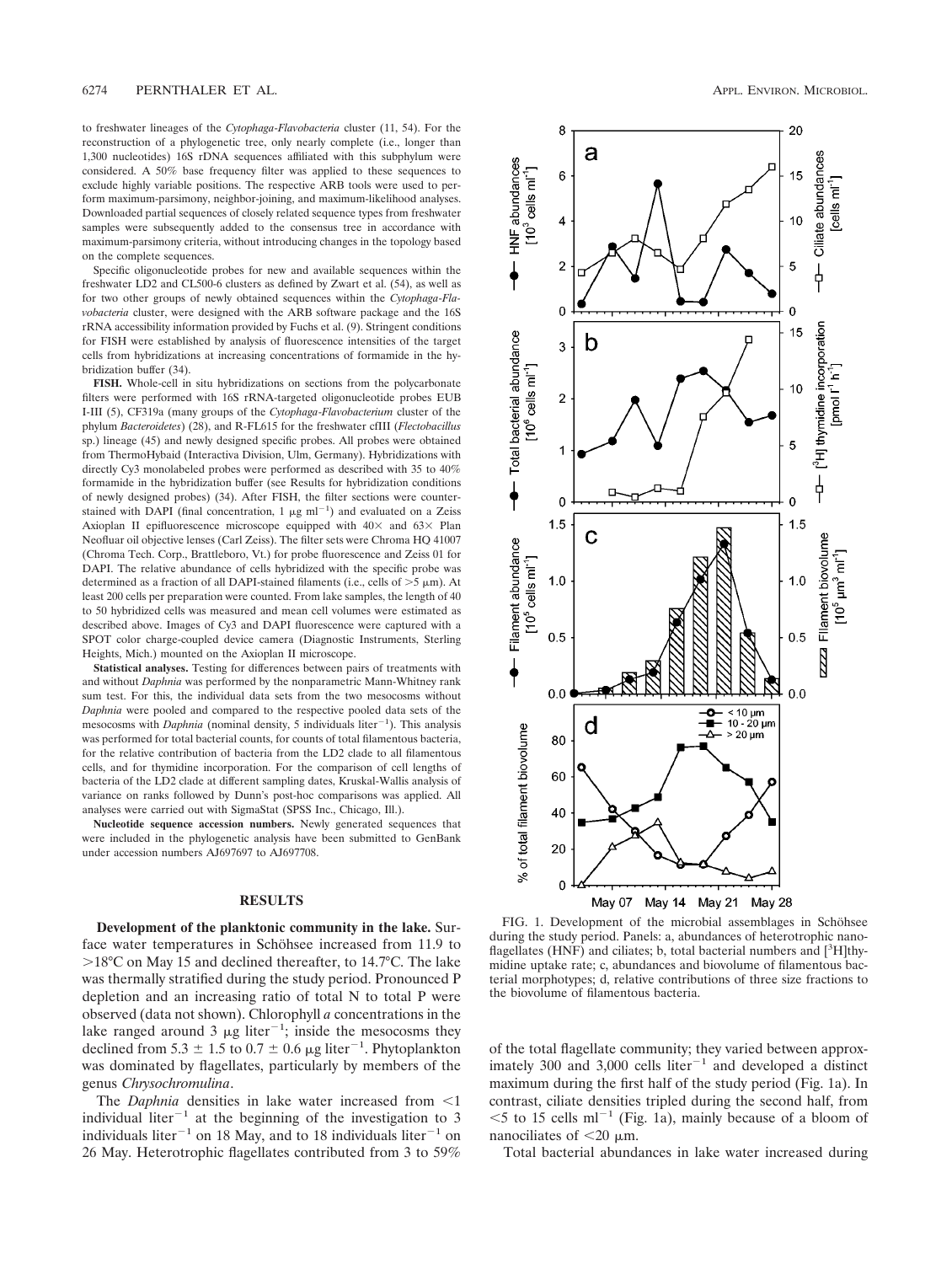

FIG. 2. Biovolumes of filamentous bacteria that developed in replicate lake water mesocosms that had been stocked with different Daphnia densities 2 weeks earlier. Ind.  $L^{-1}$ , individuals per liter.

the study period from 1 to  $2.5 \times 10^6$  cells ml<sup>-1</sup> (Fig. 1b). The uptake rate of tritiated thymidine increased by more than 10 fold during the second half of the investigation period, in parallel with a bloom of filamentous cells (Fig. 1b and c). Threadlike bacterial morphotypes increased in abundance and biovolume increased by more than 2 orders of magnitude within 3 weeks, from 800 to  $1.3 \times 10^5$  cells ml<sup>-1</sup> and from 900 to  $1.5 \times 10^5$   $\mu$ m<sup>3</sup> ml<sup>-1</sup>, respectively. Both the abundances and biovolumes of filamentous bacteria peaked on 22 May and declined precipitously during the following week (Fig. 1c). The biovolume size distribution of filamentous bacteria shifted from an initial dominance of cells  $\leq 10 \mu$ m long to distinctively longer morphotypes and back to shorter cells when filament abundances were declining (Fig. 1d).

**Community dynamics in mesocosms with different** *Daphnia* **densities.** In samples from 19 May, the total biovolume of filamentous bacteria in mesocosms steeply declined with increasing *Daphnia* seeding densities, to less than 5% of the amount that was present without cladocerans (Fig. 2). In parallel, the fraction of [<sup>3</sup>H]thymidine that was incorporated into bacterial cells of  $>3$   $\mu$ m decreased from  $>30\%$  in the *Daphnia*-free controls to around 10% in the mesocosms with the highest cladoceran concentrations.

At a nominal *Daphnia* density of 5 individuals liter<sup>-1</sup>, the filament biomass was reduced by more than 70% compared to that of controls where zooplankton had been removed. These two sets of mesocosms were therefore selected for a detailed analysis of the microbial assemblages over the study period. Total bacterial abundances in the enclosures ranged between  $1 \times 10^6$  and  $4 \times 10^6$  cells ml<sup>-1</sup> (Table 1). In contrast to the development in the lake, cell numbers showed a trend to decline, yet this was masked by differences between replicates. A conspicuous bloom of total bacterial abundances in one of the control enclosures was also reflected in increased bacterial uptake of tritiated thymidine (Table 1). Overall, there was no statistically significant difference between the two treatments with respect to total bacterial numbers or bacterial thymidine uptake.

Heterotrophic flagellates and nanociliates formed successive blooms in the mesocosms both in the presence and in the absence of *Daphnia* (Fig. 3). The total abundances and biovolumes of filamentous bacteria were significantly higher in the control mesocosms without cladocerans (Fig. 3). In these treatments, a considerable density of threadlike bacteria ( $>0.5 \times$  $10<sup>5</sup>$  cells ml<sup>-1</sup>) was maintained until the end of the investigation, whereas filaments almost completely disappeared from mesocosms with *Daphnia*.

**Phylogenetic analysis.** Only 21 of 96 sequenced clones were affiliated with the *Cytophaga*-*Flavobacterium* lineage of the phylum *Bacteroidetes*, whereas the majority were related to plastids of algae and were not considered further. The clone sequences analyzed were affiliated with three known groups of freshwater bacteria, the CL500-6, LD2, and cfIII (*Flectobacillus*) lineages (11, 54) (Fig. 4). In addition, a group of sequence types fell outside the currently defined typical freshwater clades. These sequences were related to *Flavobacterium* spp., *Flexibacter* spp., and a bacterium isolated from aggregates of the river Elbe (clones SF62, SG63, and SF11). One sequence type (clone SF54) was related to a river isolate and to clone sequences from activated sludge.

**FISH with specific oligonucleotide probes.** Between 33 and 100% of all hybridized filament-forming bacteria in lake water and in the mesocosms could be detected by probe CF319a (data not shown). Filament-forming bacterial morphotypes were detected with specific probes R-FL615, LD2-739 (5- GCG TCA ATA CAG ATC CAG-3; 40% formamide in hybridization buffer), and CL500-653 (5'-GTA CCC CTC CAA CAC TCA-3; 35% formamide in hybridization buffer) (Fig. 5). Bacteria affiliated with *Flectobacillus* sp. and the CL500 cluster were rare cells  $\leq 10 \mu m$  in length. A substantial amount of the longer morphotypes was hybridized by probe LD2-739 (Fig. 5). FISH with probes designed for other phylogenetic lineages harboring clone sequences did not stain any filamentous cells in selected samples (data not shown).

**Population dynamics and morphology of members of the LD2 clade.** FISH with probe LD2-739 revealed that members of the LD2 clade accounted for most of the filament bloom observed in Schöhsee (Fig. 1c, 5a, and 6a). Within 2 weeks, the abundances of these bacteria increased by 2 orders of magnitude, from  $\leq 1,000$  to almost  $10^5$  cells ml<sup>-1</sup>. During this period, their highest apparent growth rate ranged around  $0.6 \text{ day}^{-1}$ .

TABLE 1. Development of total bacterial abundances and thymidine incorporation rates in replicate mesocosms*<sup>a</sup>*

| Date        | Bacterial abundance<br>$(10^6 \text{ cells } \text{ml}^{-1})$ |      |         |      | Thymidine uptake rate<br>(pmol liter <sup>-1</sup> h <sup>-1</sup> ) |      |         |       |
|-------------|---------------------------------------------------------------|------|---------|------|----------------------------------------------------------------------|------|---------|-------|
|             | + Daphnia                                                     |      | Control |      | + Daphnia                                                            |      | Control |       |
|             | A                                                             | B    | A       | B    | A                                                                    | в    | A       | B     |
| 4 May 2001  | 2.79                                                          | 4.00 | 3.19    | 3.14 |                                                                      |      |         |       |
| 7 May 2001  | 1.37                                                          | 1.52 | 1.80    | 1.43 | 6.10                                                                 | 9.44 | 7.52    | 3.09  |
| 10 May 2001 | 1.84                                                          | 1.68 | 1.52    | 1.43 | 1.13                                                                 | 2.37 | 1.18    | 1.46  |
| 13 May 2001 | 1.38                                                          | 1.21 | 1.12    | 0.63 | 7.43                                                                 | 4.88 | 4.81    | 3.46  |
| 16 May 2001 | 1.37                                                          | 2.55 | 1.07    | 1.06 | 3.98                                                                 | 8.86 | 5.76    | 4.03  |
| 19 May 2001 | 1.34                                                          | 1.35 | 1.03    | 1.72 | 7.07                                                                 | 2.49 | 7.13    | 21.04 |
| 22 May 2001 | 0.85                                                          | 0.94 | 0.93    | 2.97 | 3.02                                                                 | 2.10 | 4.72    | 15.32 |
| 25 May 2001 | 1.12                                                          | 0.88 | 0.80    | 0.81 | 4.43                                                                 | 4.32 | 5.72    | 17.15 |
| 28 May 2001 | 0.99                                                          | 1.83 | 0.83    | 1.17 |                                                                      |      |         |       |
|             |                                                               |      |         |      |                                                                      |      |         |       |

<sup>*a*</sup> Mesocosms A and B were stocked with 5 *Daphnia* individuals liter<sup>-1</sup> or contained no zooplankton (control).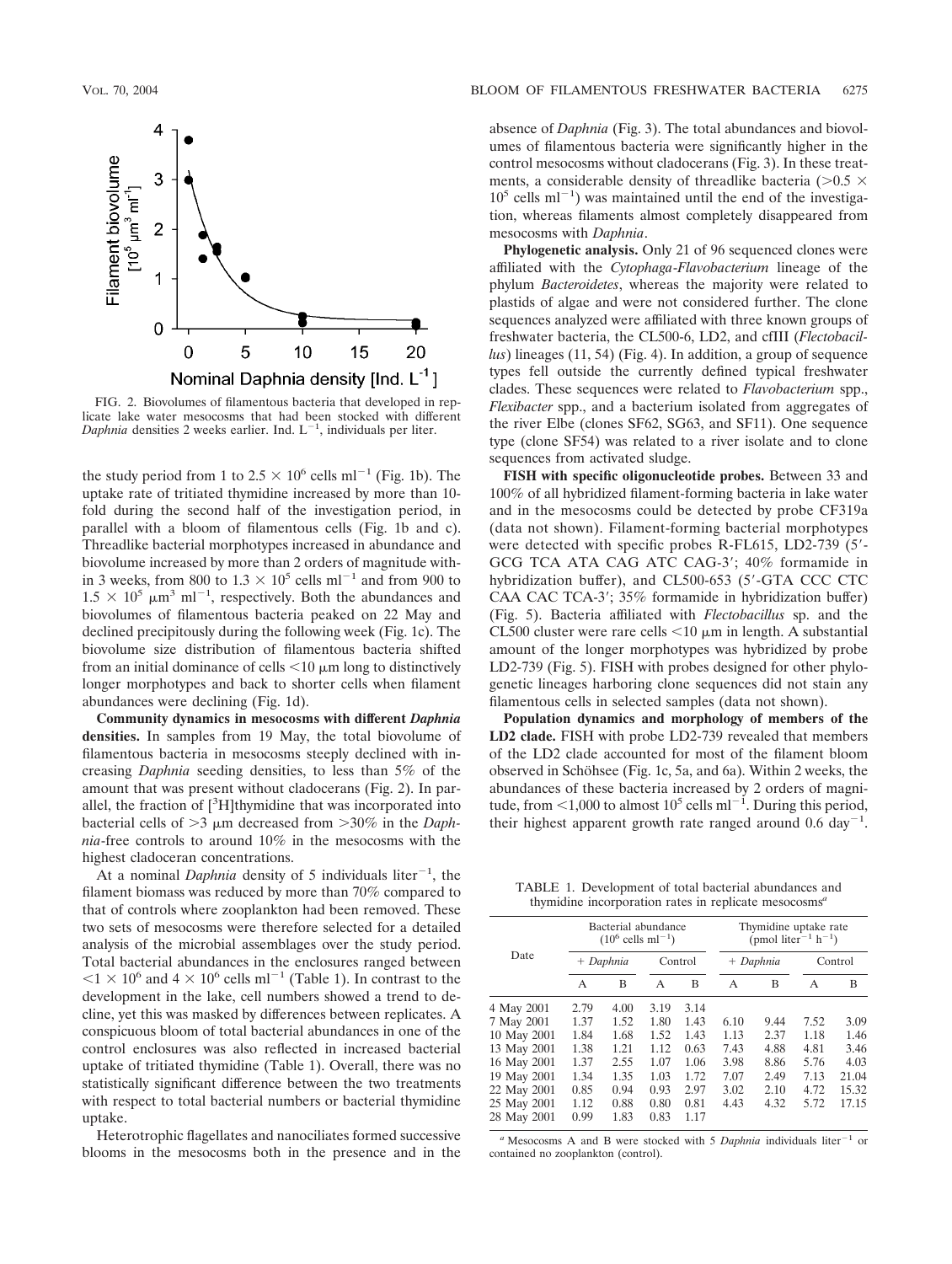

FIG. 3. (Upper panels) Dynamics of heterotrophic nanoflagellates (HNF) and ciliates in experimental mesocosms either seeded with 5 *Daphnia* individuals liter<sup>-1</sup> (+Daphnia) or without zooplankton (control). (Lower panels) Abundances and biovolumes of filamentous bacterial morphotypes.

From cell size measurements of all bacteria and of filaments of the LD2 clade, it was estimated that this group formed up to 42% of the total microbial biovolume on 19 May (Fig. 6a).

The mean cell length of these bacteria initially ranged around 20  $\mu$ m (Fig. 6b). It significantly increased to  $>$ 30  $\mu$ m when their abundances started to decline and significantly decreased below the original cell length in parallel with their disappearance in the plankton  $(P < 0.05)$  (Fig. 6b). Bacteria of the LD2 clade formed a significantly higher fraction of the total filaments in the mesocosms that had been seeded with 5 individuals of *Daphnia* liter<sup>-1</sup> than in the *Daphnia*-free controls ( $P$  < 0.05) (Fig. 7a). A bloom and subsequent decline of LD2 filaments as observed in lake water were also found in mesocosms containing *Daphnia* (Fig. 7b). In contrast, LD2 filaments showed only a slight population decrease in mesocosms without cladocerans (Fig. 7b) at the end of the study period.

### **DISCUSSION**

**Development of filamentous bacteria in lake plankton.** In oligo- to mesotrophic lakes with plankton successions comparable to that of Schöhsee, the development of filamentous bacteria is most pronounced in late spring and early summer, a period that is characterized by high primary and bacterial productivity, high abundances of phagotrophic protists, and

the absence of filter-feeding cladocerans (48). During the subsequent clear-water phase, *Daphnia* reaches maximal population densities, thereby suppressing filamentous bacteria and inducing a shift toward smaller cells. This succession has been described for Lake Constance  $(14)$ , and also in Schöhsee maximal filament numbers were found during the period before the clear-water phase (20). Other types of water bodies, e.g., shallow eutrophic lakes, may show a different pattern, such as a dominance of filaments during midsummer or throughout the year (47). Since the blooms of filamentous bacteria may be short-lived (Fig. 1), they are probably often overlooked by routine monthly samplings. However, their appearance can be reproducibly induced in food web manipulation experiments that trigger increased concentrations of phagotrophic protists (24, 45).

**Dominant freshwater filaments within the uncultured LD2 lineage.** So far, filamentous lake bacteria have been considered either as a single compartment (22, 47, 49) or as model isolates (17, 52) or they have been divided into rather large phylogenetic categories (24, 35, 45). In contrast, this study determined the precise phylogenetic affiliation and population dynamics of a key group of filamentous bacteria during a bloom of such morphotypes in a mesotrophic lake (Fig. 4, 5, and 6a). Members of the uncultured LD2 clade are regarded as one among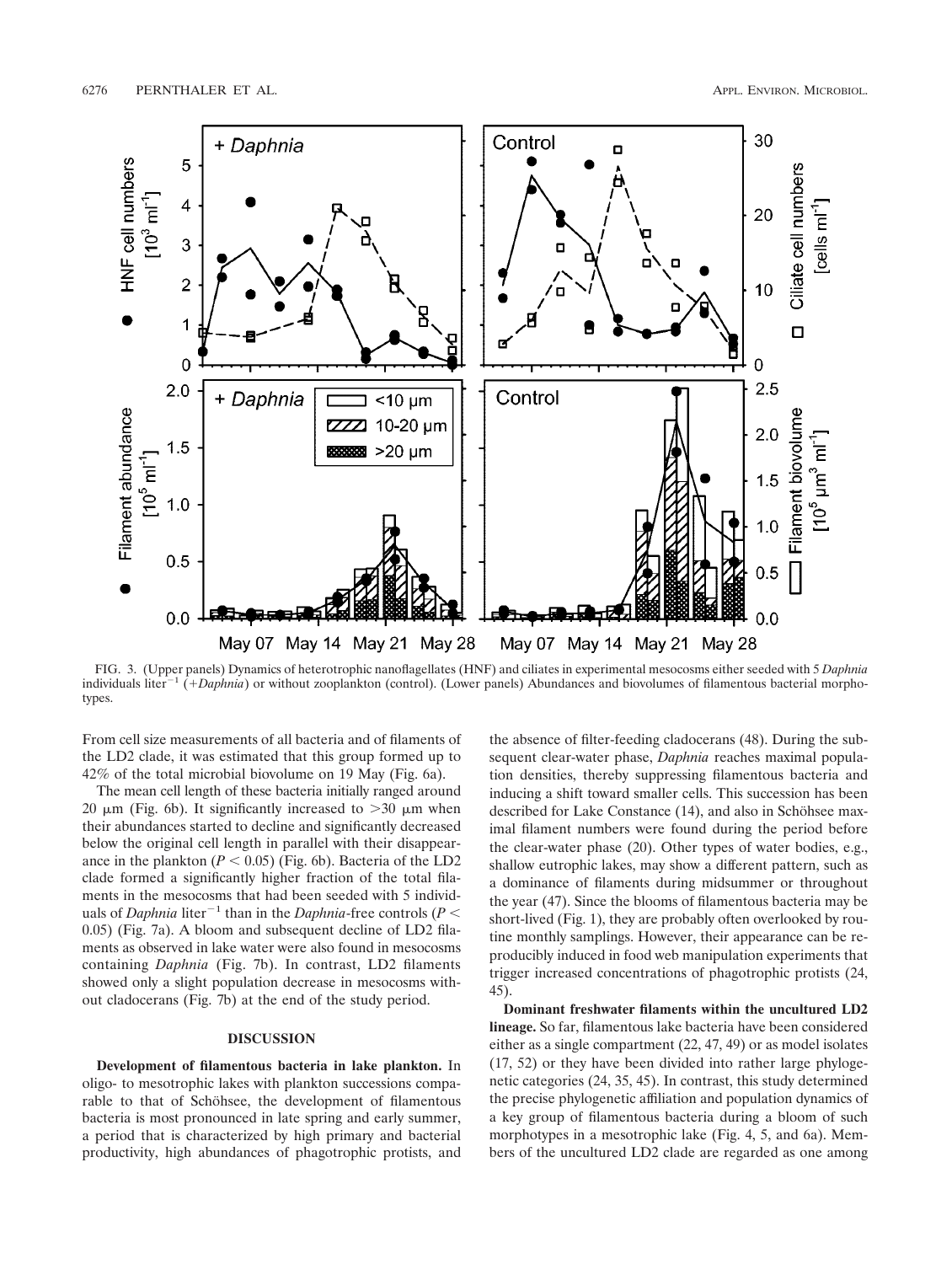

 $0.10$ 

FIG. 4. Phylogenetic positions of 16S rDNA sequences from Schöhsee affiliated with the *Cytophaga-Flavobacterium* lineage of the phylum *Bacteroidetes*. Only some of the nearly identical clones are depicted. The brackets indicate sequences targeted by newly designed specific FISH probes LD2-739 and CL500-653. Bar, 10% estimated sequence divergence.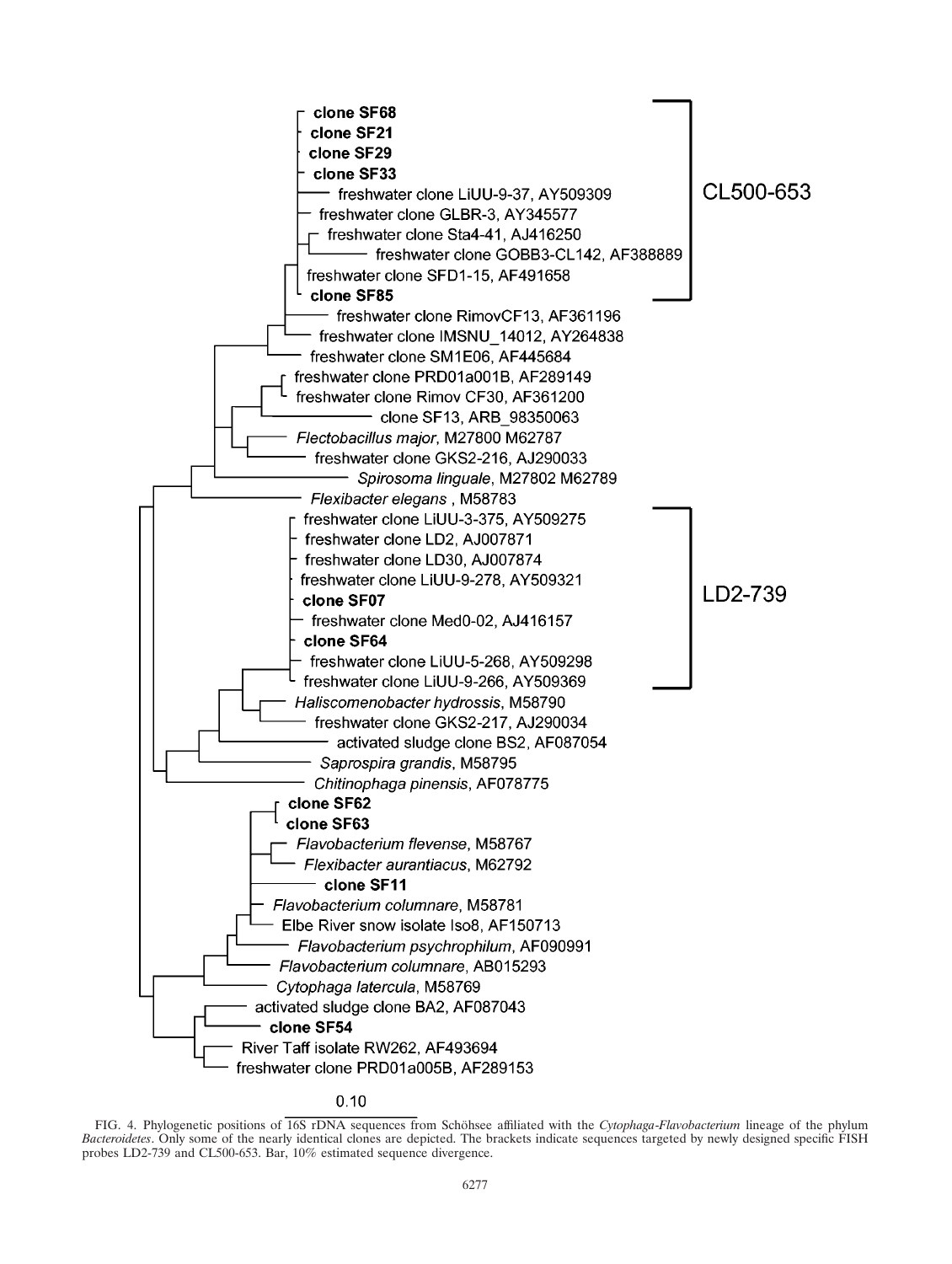

FIG. 5. Photomicrographs of common and rare filamentous bacteria hybridized with probes for different lineages of the *Cytophaga*-*Flavobacteria* cluster. Left panels, hybridized cells (arrows); right panels, same microscopic field, all cells (DAPI staining). Panels: a and b, probe LD2-739; c and d, probe CL500-653; e and f, probe R-FL615. Bar, 10  $\mu$ m. Other orange fluorescent objects visible in the panels are cyanobacteria and algal plastids.

many groups of 16S rDNA sequence types that occur in various freshwaters (54). We show that these bacteria dominated the spring assemblage of filament-forming microbes in Schöhsee and transiently formed more than 40% of the total microbial biovolume (Fig. 6a). Bacterial lineages harboring typical model isolates of filamentous bacteria (17) were rare in the study system (Fig. 5e).

This remarkable dominance of a single phylogenetic group of bacteria illustrates the potential of microbes to accumulate biomass in the water column even at modest growth rates of  $1$  day<sup>-1</sup> if they escape from control by grazing (or viral lysis). A comparable enrichment of particular groups of planktonic bacteria has never been observed before during field studies,

only after experimental manipulations. For example, presumably grazing-resistant filamentous bacteria related to *Flectobacillus* sp. could be enriched to high cell densities after an artificially induced bloom of heterotrophic flagellates in a eutrophic reservoir (45).

**A cosmopolitan group of filamentous bacteria?** So far, sequence types within the LD2 clade have been collected from various meso- to eutrophic freshwater systems. Originally, the lineage has been defined by Zwart et al. on the basis of 16S rRNA sequences from the shallow eutrophic lakes Loosdrecht and Ijssel (54), but similar sequence types were also obtained from the eutrophic Swedish lakes Erken and Limmaren during cyanobacterial blooms (A. Eiler and S. Bertilson, GenBank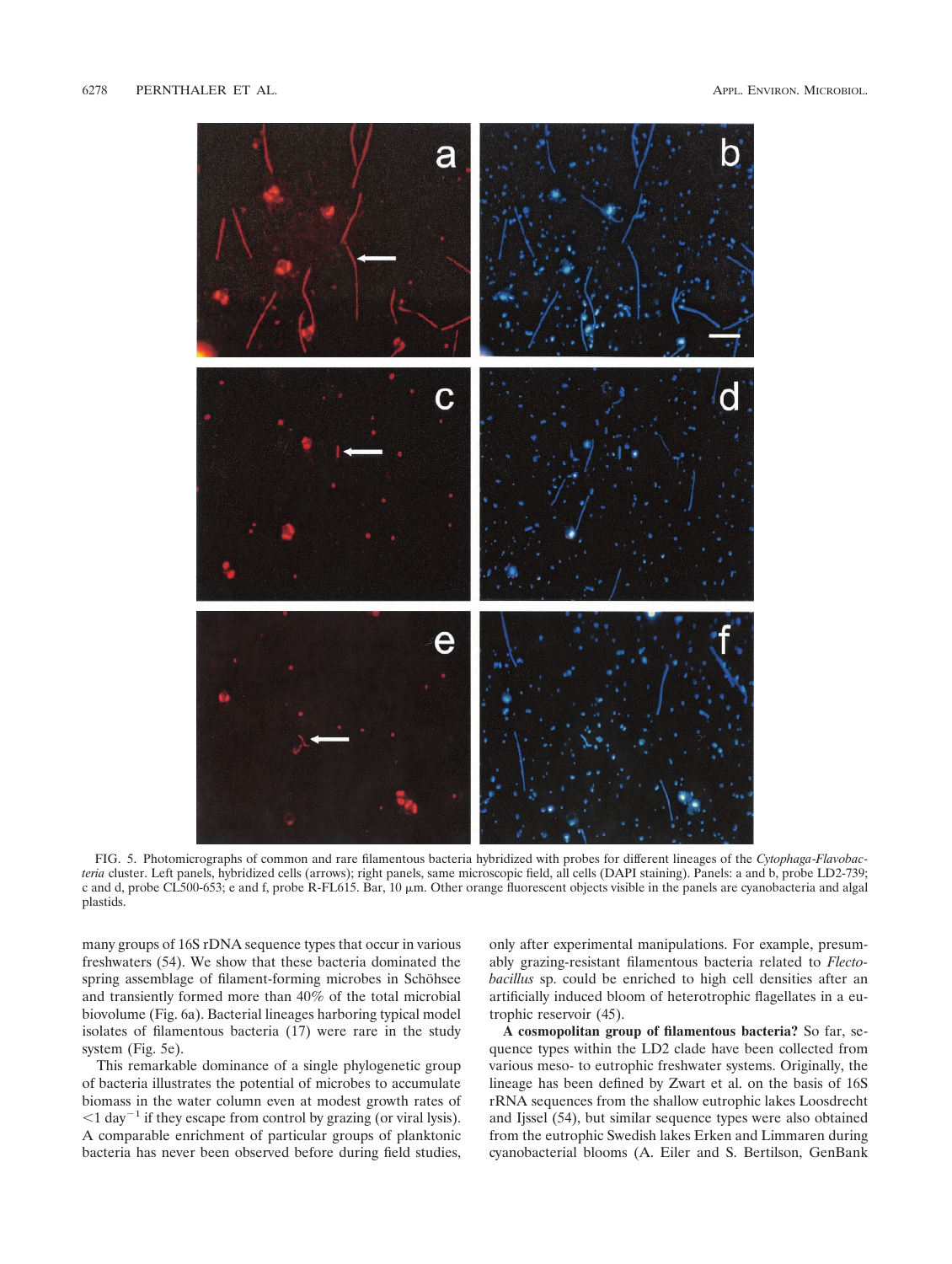

FIG. 6. (a) Cell numbers of filaments hybridized with probe LD2- 739 in Schöhsee and their mean fraction of the total bacterial biovolume  $(+1$  standard deviation). (b) Cell length distributions of filaments related to the LD2 clade at different sampling dates. Box plots depict medians and 50th, 75th, and 90th percentiles. Asterisks indicate dates with significant differences from the first sampling date.

submission). Unfortunately, Zwart and coworkers did not include this group in a recent survey on the occurrence of various phylogenetic lineages of freshwater bacteria across a large range of European lakes (55). Preliminary data (J. Pernthaler, unpublished observations) indicate that the LD2 filaments were also present in a mountain lake in Austria and a hypertrophic shallow lagoon in Uruguay.

16S rDNA sequence types of such high similarity (Fig. 4) are commonly regarded as representatives of a single bacterial species (39). This limited range of phylogenetic diversity may reflect the well-defined niche that is occupied by filamentforming bacteria in meso- to eutrophic lakes harboring cladoceran zooplankton. So far, sequence types related to LD2 have been only retrieved from such habitats (Fig. 4); it is thus conceivable that the whole clade represents a single, ecologically coherent type of microorganisms. However, there might be considerable genotypic and ecophysiological diversity beneath the level of 16S rDNA diversity (8, 16).

**Factors controlling filament abundances.** Doubtlessly, the higher resistance of filamentous bacterial morphotypes to sizeselective mortality is an important factor favoring their occurrence in the water column during periods of high protistan grazing. This has been illustrated numerous times in laboratory systems and in experimental and correlative studies in the field (6, 17, 20, 21, 36, 45, 46). Yet the dynamics of pelagic protists

in our study do not unequivocally support such an interpretation, as there was a conspicuous time lag between the blooms of heterotrophic flagellates and of filamentous bacterial morphotypes in the lake, as well as in the enclosures (Fig. 1a and 3) Other protistan bacterivores, e.g., particular oligotrichous species, such as *Halteria* sp., sometimes might also contribute to a scenario of overall high bacterial grazing pressure (44). Ciliates showed distinct blooms in parallel with the rise of filamentous bacteria both in the lake and in the mesocosms (Fig. 1a and 2). In addition, some members of the phytoplankton genus *Chrysochromulina*, which was common during the study period, are known mixotrophs (32). *Chrysochromulina* cells from Schöhsee with ingested fluorescently labeled bacteria were repeatedly observed during the study period (E. Zöllner, personal observation).

We can only speculate which other factors might have favored the occurrence of bacteria of the LD2 clade in Schöhsee, e.g., a potential to accumulate and store limiting nutrients during their grazing-induced release (41). Recent experiments with mixed bacterial assemblages in chemostat cultures revealed that protist grazing favors filamentous bacteria only in combination with phosphorus limitation but not with carbon limitation (30). Dissolved P was below detection in Schöhsee surface waters during most of the study period, suggesting P limitation of bacterial growth.

In contrast, there is much clearer evidence of top-down, i.e., predation, control of filamentous bacterial morphotypes by



FIG. 7. Development of relative (a) and absolute (b) abundances of filaments related to the LD2 clade in mesocosms with and without *Daphnia*. The treatment definitions are given in the legend to Fig. 3.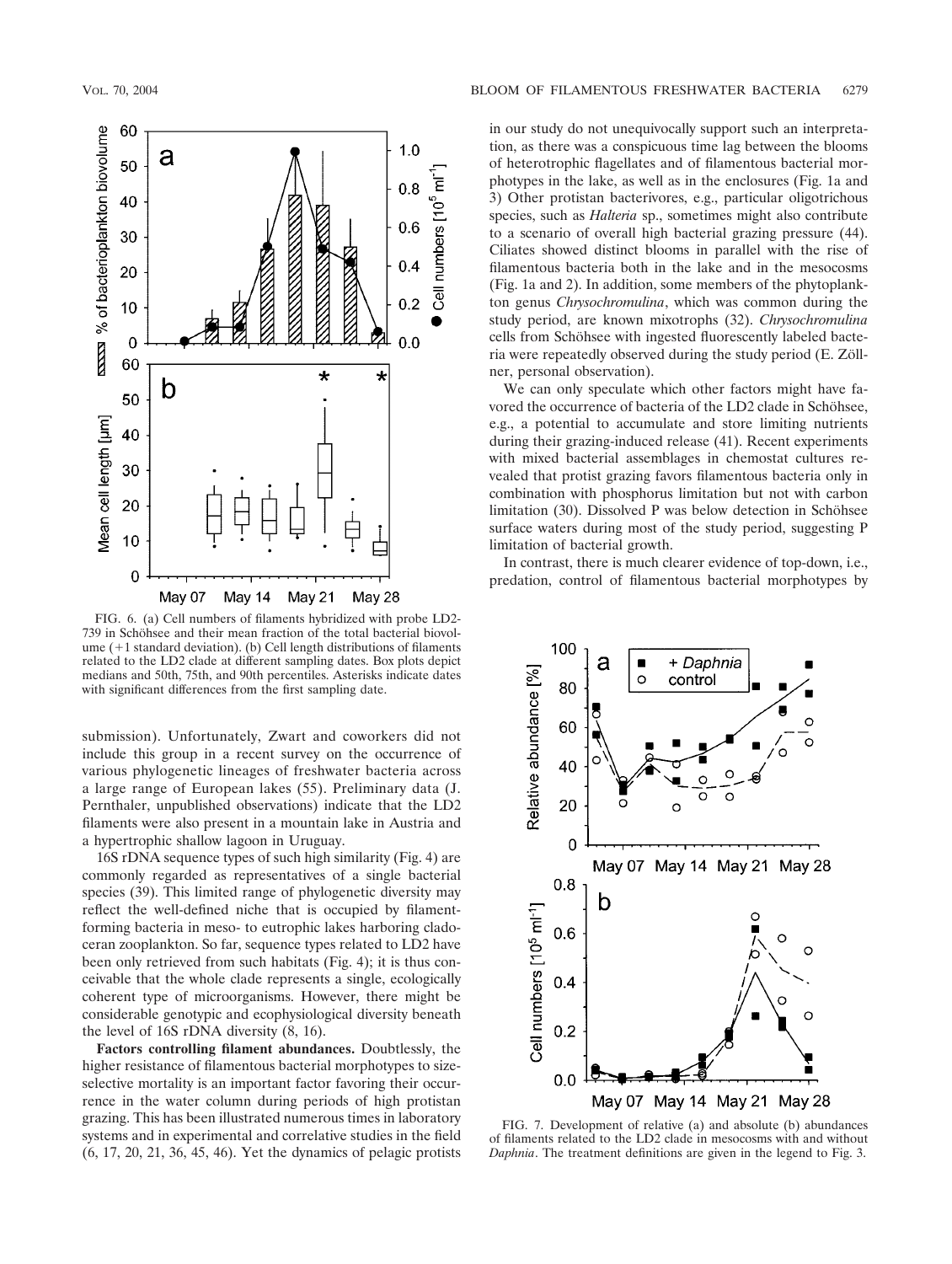cladocerans. Threadlike bacteria were virtually absent in mesocosms with nominal *Daphnia* seeding densities of 10 or more individuals liter<sup>-1</sup> (Fig. 2). These results not only confirm earlier findings from Schöhsee and other lakes (19, 20) but also introduce a quantitative aspect to the relationship between *Daphnia* grazing and the survival of filamentous morphotypes. At nominal *Daphnia* densities of 5 individuals liter<sup> $-1$ </sup>, the filament biomass was reduced to <30% of the amount found in mesocosms without cladocerans (Fig. 2 and 3). This provided the opportunity to specifically study the sensitivity of bacteria of the LD2 clade to *Daphnia* predation. Since the relative abundance of these filaments was significantly higher in mesocosms containing *Daphnia* (Fig. 7a), we suggest that members of the LD2 clade were more resistant to *Daphnia* grazing than were the other filamentous bacteria. Therefore, these bacteria may experience a selective advantage in lake bacterioplankton if *Daphnia* is present at low densities. Increased *Daphnia* populations in the mesocosms and in the lake, however, also resulted in the elimination of LD2 filaments (Fig. 2).

Other factors than zooplankton grazing might potentially also contribute to the control of the abundance of freshwater filaments. In a high mountain lake that does not feature cladocerans, threadlike bacteria were visibly infected by a morphologically conspicuous filamentous type of virus-like particles (18). The abundances of filaments and their likely parasites significantly covaried over a seasonal cycle. On the other hand, Weinbauer and Höfle (50) reported that bacteria of  $>2.4 \mu m$ in the oxic layer of the eutrophic Plu $\beta$ see were never visibly infected by viruses. In view of our experimental evidence (Fig. 2) and of the absence of such filamentous virus-like particles in most lakes (18), this factor appears to play a secondary role in the present investigation.

**Phenotypic plasticity or permanently filamentous morphotypes.** Currently two modes of filament formation in planktonic assemblages are discussed. On the one hand, laboratory studies have demonstrated that some bacteria may exhibit high phenotypic plasticity and that the filamentous morphotype may specifically be triggered in the presence of a size-selective protistan predator (17, 46). Such induced filamentation has been explained as a consequence of an enhanced growth rate (17), but it might potentially also be related to other causes, e.g., specific signaling compounds (22).

On the other hand, some bacterial species may always resemble filamentous or other complex morphotypes that are protected against protistan grazing, e.g., *Ancalomicrobium* sp. (3). Their apparent presence or absence in the water column may be a simple consequence of their relative abundances. Our data indicate that this might be the case for filaments of the LD2 cluster. During the whole study period, we never observed cells hybridizing with probe LD2-739 with a cell length of  $<$  5  $\mu$ m (Fig. 6b). However, the biomass of all filaments (Fig. 1) and of members of the LD2 clade in lake samples was significantly shifted toward the smallest cell length class  $(< 10 \mu m)$ , in parallel with their decline in total abundances (Fig. 6b). This might indicate that the mortality inflicted by *Daphnia* upon filaments is also size selective, probably owing to the mesh size of the cladoceran filtration apparatus (4). Thus, a limited phenotypic plasticity outside the feeding range of protistan predators may also help threadlike bacteria to survive grazing by *Daphnia*.

**Linking the genotype with the phenotype.** We were able to assign a specific morphotype to a group of freshwater bacteria that were previously known only from 16S rDNA sequences, thereby better defining its functional ecological niche. Our study thus illustrates the potential of combining molecular identification and specific FISH staining to throw light on the ecology of single bacterial populations in the plankton. Yet it can only provide preliminary information about this apparently widespread group of lake bacteria. It would be interesting to learn more about the controlling factors, habitat range, and in situ substrate requirements of filamentous bacteria of the LD2 lineage in freshwater environments.

#### **ACKNOWLEDGMENTS**

We thank Silke Wetzel, Heike Brockmöller, and Elke Allers for technical assistance. We furthermore thank the mesocosm team and technical staff of the Max Planck Institute for Limnology and the Leibniz Institute for Marine Sciences for help during mesocosm field work.

This study was supported by grants from the German Science Foundation (JU367/4-1 to K.J.), by the German Ministry of Education and Research (BMBF01 LC0021/TP4 to J.P.), and by the Max Planck Society.

#### **REFERENCES**

- 1. **Amann, R. I., W. Ludwig, and K. H. Schleifer.** 1995. Phylogenetic identification and in situ detection of individual microbial cells without cultivation. Microbiol. Rev. **59:**143–169.
- 2. **Bell, R. T.** 1993. Estimating production of heterotrophic bacterioplankton via incorporation of tritiated thymidine, p. 495–503. *In* P. Kemp, B. F. Sherr, E. B. Sherr, and J. Cole (ed.), Handbook of methods in aquatic microbial ecology. Lewis, Boca Raton, Fla.
- 3. **Bianchi, M.** 1989. Unusual bloom of star-like prosthecate bacteria and filaments as a consequence of grazing pressure. Microb. Ecol. **17:**137–141.
- 4. **Brendelberger, H.** 1991. Filter mesh size of cladocerans predicts retention efficiency for bacteria. Limnol. Oceanogr. **36:**884–894.
- 5. **Daims, H., A. Bruhl, R. Amann, K. H. Schleifer, and M. Wagner.** 1999. The domain-specific probe EUB338 is insufficient for the detection of all bacteria: development and evaluation of a more comprehensive probe set. Syst. Appl. Microbiol. **22:**434–444.
- 6. Degans, H., E. Zöllner, K. Van der Gucht, L. De Meester, and K. Jürgens. 2002. Rapid Daphnia-mediated changes in microbial community structure: an experimental study. FEMS Microbiol. Ecol. **42:**137–149.
- 7. **Del Giorgio, P. A., D. F. Bird, Y. T. Prairie, and D. Planas.** 1996. Flow cytometric determination of bacterial abundance in lake plankton with the green nucleic acid stain SYTO 13. Limnol. Oceanogr. **41:**783–789.
- 8. **Fox, G. E., J. D. Wisotzkey, and P. Jurtshuk, Jr.** 1992. How close is close? 16S rRNA sequence identity may not be sufficient to guarantee species identity. Int. J. Syst. Bacteriol. **42:**166–170.
- 9. **Fuchs, B. M., G. Wallner, W. Beisker, I. Schwippl, W. Ludwig, and R. Amann.** 1998. Flow cytometric analysis of the in-situ accessibility of *Escherichia coli* 16S rRNA for fluorescently labeled oligonucleotide probes. Appl. Environ. Microbiol. **64:**4973–4982.
- 10. Gasol, J. M., U. L. Zweifel, F. Peters, J. A. Fuhrman, and Hagström. 1999. Significance of size and nucleic acid content heterogeneity as measured by flow cytometry in natural planktonic bacteria. Appl. Environ. Microbiol. **65:** 4475–4483.
- 11. Glöckner, F.-O., E. Zaichikov, N. Belkova, L. Denissova, J. Pernthaler, A. **Pernthaler, and R. Amann.** 2000. Comparative 16S rRNA analysis of lake bacterioplankton reveals globally distributed phylogenetic clusters including an abundant group of actinobacteria. Appl. Environ. Microbiol. **66:**5053– 5065.
- 12. **Grossart, H. P., L. Riemann, and F. Azam.** 2001. Bacterial motility in the sea and its ecological implications. Aquat. Microb. Ecol. **25:**247–258.
- 13. **Grossart, H.-P., and M. Simon.** 1997. Formation of macroscopic organic aggregates (lake snow) in a large lake: the significance of transparent exopolymer particles, phytoplankton, and zooplankton. Limnol. Oceanogr. **42:** 1651–1659.
- 14. Güde, H. 1988. Direct and indirect influences of crustacean zooplankton on bacterioplankton of Lake Constance. Hydrobiologia **159:**63–73.
- 15. Hahn, M. W., and M. G. Höfle. 2001. Grazing of protozoa and its effect on populations of aquatic bacteria. FEMS Microbiol. Ecol. **35:**113–121.
- 16. **Hahn, M. W., H. Lünsdorf, Q. Wu, M. Schauer, M. G. Höfle, J. Boenigk, and P. Stadler.** 2003. Isolation of novel ultramicrobacteria classified as actinobacteria from five freshwater habitats in Europe and Asia. Appl. Environ. Microbiol. **69:**1442–1451.